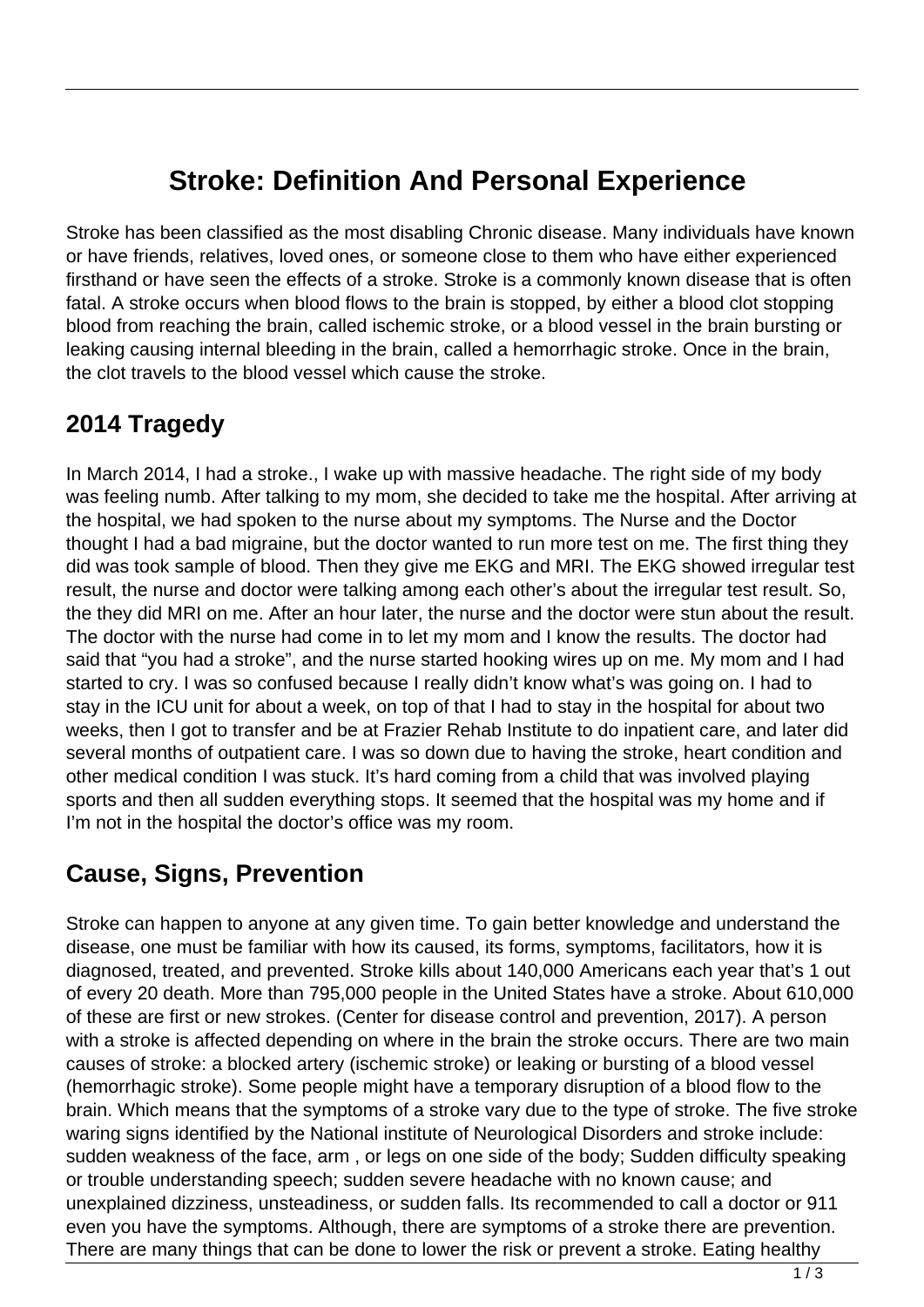such as eating fruits, vegetables, and fiber. Avoidance in alcohol and Tabaco. Medication therapy such as aspirin, and Plavix can help thin the blood to prevent from clotting. (Stroke Brain Symptoms, 2018).

Treatment for an ischemic Stroke will focus mainly on restoring blood flow due to there being no cure for stroke, but because of the advance of the advance medical and surgical ischemic stroke treatment are now available, it gives many stroke victims hope for the best recovery. The doctors may use emergency IV medication to restore blood flow by dissolving the blood clot in your brain causing the stroke. Emergency endovascular producers such as the doctor insert a thin tube through an artery in the groin and thread it to your brain to deliver TPA directly where the stroke is happening.

### **How its Diagnosed**

In order to determine the case of a stroke, a physician will order an X-ray called a Cat-scan. A CT scan can show bleeding in the brain, an ischemic stroke, a tumor or other conditions. Doctors may inject a dye into your bloodstream to view your blood vessels in your neck and brain in greater detail Another test that can give much more detailed view of the brain is Magnetic Resonance imaging study or MRI. A conventional MRI may not detect a stroke until up to 6 hours after it has started, and a CAT scan sometimes cannot detect it until it is 12 to 24 hours old. The doctors also do a physical exam. An MRI uses powerful radio waves and magnets to create a detailed view of your brain. MRI can detect brain tissue damaged by an ischemic stroke and brain hemorrhages. The doctor may inject a dye into a blood vessel to view the arteries and veins and highlight blood flow. The doctor will do a number of tests you're familiar with, such as listening to your heart and checking your blood pressure. Doctor will do a number of blood tests such as listening to your heart and checking your blood pressure. Carotid ultrasound is sound waves create detailed images of the inside of the carotid arteries in your neck. Cerebral angiogram the doctor inserts a thin, flexible tube (catheter) through a small incision, usually in your groin, and guides it through your major arteries and into your carotid or vertebral artery. Then the doctor injects a dye into your blood vessels to make them visible under X-ray imaging. This procedure gives a detailed view of arteries in your brain and neck. (Mayo Clinic, 2019).

## **Conclusion**

A stroke can be a disaster and distressing experience to happen to a person and their family. You can go from being independent to needing assistance in a matter of minutes. You can go from being able to speak fluently to having a speech impairment. When having a stroke, you could be hospitalized for months depending on how the stroke affected you. Stroke is a commonly disease that occurs at any age at any giving time. But the good thing is that there are many facilities that can help with building the victims motor skills and daily routine.

#### **References**

- 1. Essays, UK. (November 2018). Stroke Brain Symptoms. Retrieved from https://www.ukessays.com/essays/medical/stroke-brain-symptoms.php?vref=1
- 2. Stroke. (2019, November 22). Retrieved from https://www.mayoclinic.org/diseasesconditions/stroke/diagnosis-treatment/drc-20350119.